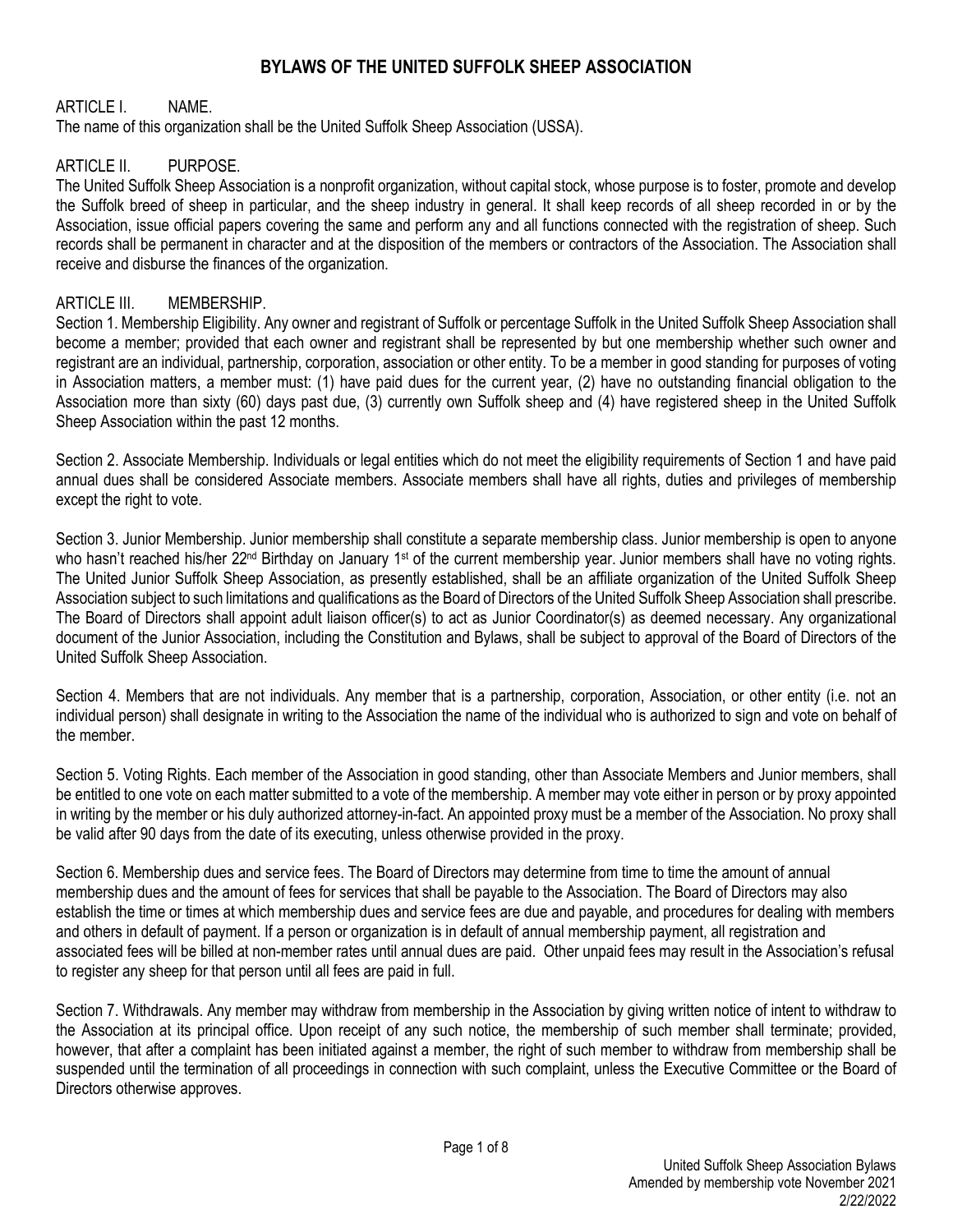### ARTICLE IV. MEETINGS OF THE MEMBERSHIP.

Section 1. Annual Meeting. The annual meeting of the membership shall be held at such time and place as the Board of Directors may designate.

Section 2. Special Meetings. Special meetings of the members may be held at any time for any purpose or purposes at such designated place. Special meetings may be called by the President or by the Board of Directors or by members having not less than twenty-five votes. The person calling a special meeting shall designate the date, time and place of such meeting and shall give notice at least 25 days prior to and no longer than 60 days prior to the meeting.

Section 3. Notice. Written notice of all meetings stating the place, date, time, and purpose(s) of said meeting must be called under the following conditions. Correspondence regarding the meeting shall be delivered not less than twenty-five (25) days nor more than sixty (60) days before the date of the meeting. It is the responsibility of those initiating the meeting to see that the membership is informed in a timely fashion.

Section 4. Waiver of Notice. Whenever any notice is required to be given under the provisions of these Bylaws, or of any law, a waiver thereof in writing, signed by the person or persons entitled to such notice whether before, at, or after the time stated therein, shall be deemed the equivalent to the giving of such notice. To the extent permitted by law, attendance of a member at any meeting shall constitute a waiver of notice of such meeting.

Section 5. Quorum. A quorum at any meeting of the membership shall consist of not less than twenty-five members in good standing present in person or by proxy. Every decision of a majority of such quorum shall be valid as a corporate act, except in those specific instances in which a larger vote is required by law or by these Bylaws.

Section 6. Meeting Procedures. All meetings of the membership shall be conducted according to parliamentary procedures as set forth in the latest revision of Robert's Rules of Order.

## ARTICLE V. DIRECTORS

Section 1. Powers of the Board. A Board of Directors shall manage the property and affairs of the Association. The Board of Directors derives its powers and authority from the members and its powers and authority is limited by and subject to the will of the members voting in person or by proxy at any annual meeting or special called meeting. Except as limited by law and the members, the Board of Directors shall have and is vested with the power and authority to do, or cause to be done, any and all things for and on behalf of the Association, to exercise or cause to be exercised any and all of its powers, privileges or franchises and to seek the effectuation of its purposes and objectives.

Section 2. Number and Qualifications. The Board of Directors shall consist of twelve members of the Association in good standing. A member must have registered sheep with the Association in the 12 months preceding the declaration of their candidacy and in the immediate prior 24 months. The Secretary shall ascertain the qualification of the candidate prior to placing their name on the ballot and shall report any unqualified candidates to the President. Directors must continue to register sheep in each and every calendar year while serving on the board. Additionally, any Director who fails to register sheep in each and every calendar year while serving on the Board as required shall be removed from the Board by the Board of Directors. The Board of Directors shall establish the method of election and appropriate steps to ensure that all members are represented.

Section 3. Term of Office. The twelve members of the Board of Directors shall be elected from four districts. Three Directors shall be elected from each district. The four districts shall be initially established as follows: District 1. Alaska, Hawaii, Washington, Oregon, California, Idaho, Nevada, Arizona, Utah, Wyoming, Montana and South Dakota. District 2. Nebraska, Colorado, New Mexico, Kansas, Oklahoma, Texas, Missouri, Arkansas, Louisiana, Mississippi, Alabama, Illinois, Indiana, and Kentucky. District 3. North Dakota, Minnesota, Iowa and Wisconsin. District 4. Michigan, Ohio, West Virginia, Pennsylvania, New York, Vermont, Maine, New Hampshire, Massachusetts, Rhode Island, Connecticut, New Jersey, Delaware, Maryland, Tennessee, Virginia, Georgia, North Carolina, South Carolina, and Florida. To provide equal representation for all members, each district shall have approximately the same average number of voting members represented by each Director. The Directors shall periodically and not less than every 5 years, review and revise each district by moving one or more states to contiguous districts in order to equalize membership representation in each district.

The term of office of the Directors shall be three years and until their successors are elected and take office. Nothing contained herein shall preclude a member of the Board of Directors from succeeding himself or herself, except that no person shall consecutively serve more than two three-year terms. Following service of two consecutive three-year terms, a member would again be eligible for election to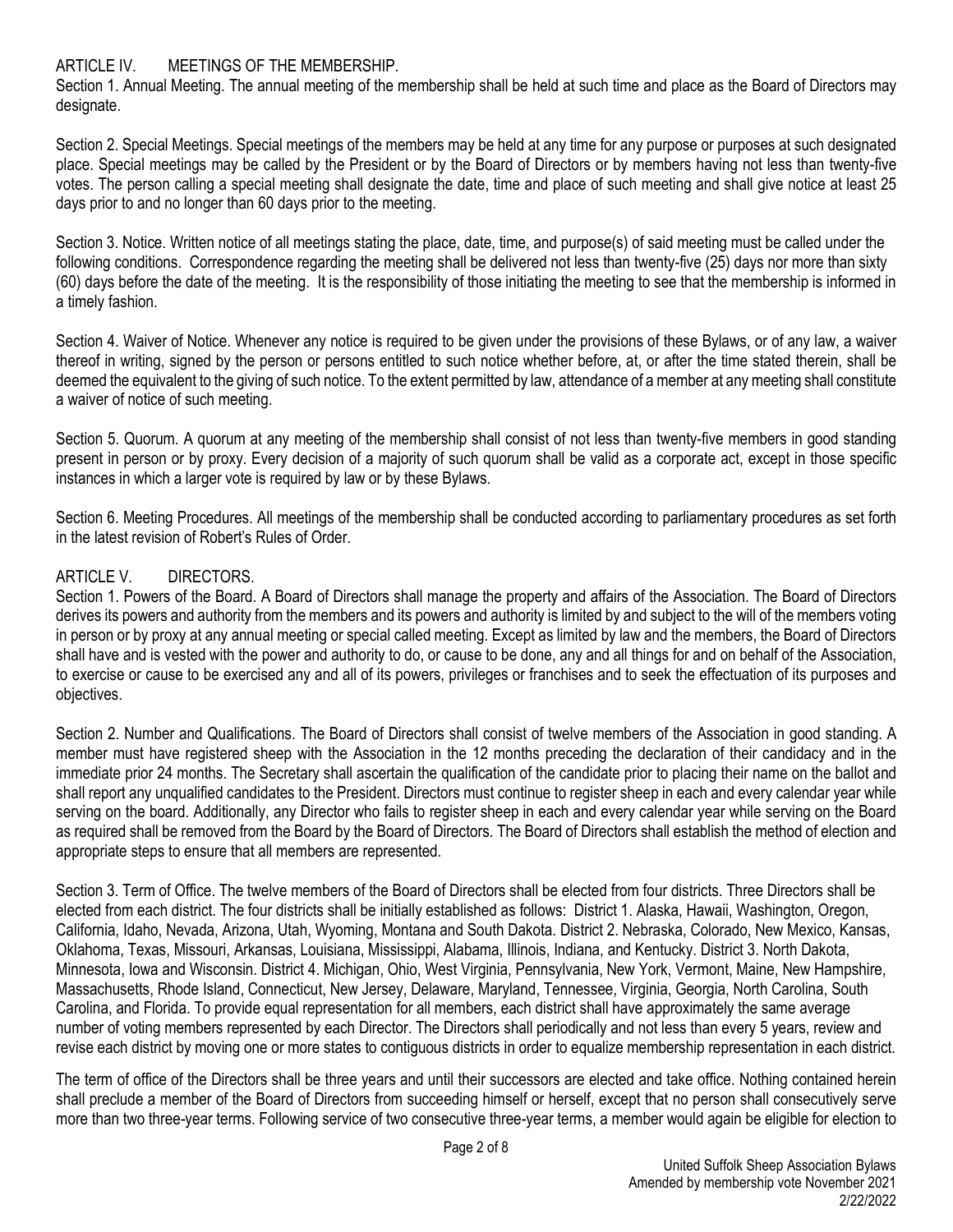the Board of Directors at the first election following the end of the most recent term served by that former Director. Not more than two Directors residing in any one state may serve on the Board at any one time. All Directors must reside in the district in which they represent unless there has been a realignment of the district, as set out in this Section 3, during the Director's term of office. In the event of realignment, a Director, whose state is realigned into a different district, shall continue to serve the district from which he or she was originally elected until the expiration of that Director's term of office. Any resulting conflict with these bylaws caused by realignment, such as the number of Directors required per district, shall be waived and accepted until the entire realignment process is complete.

Section 4. Election of Directors. Candidates for a director's position shall cause to be delivered to the USSA office a letter of nomination, which letter shall be received at the office by August 1 of that year. An official ballot containing the names and resumes of district candidates shall be mailed to all members of the association by September 1 of that year. To vote in the election of Directors, a member must return the ballot to a location at the board of directors discretion October 1 of that year. Director applicants receiving the most votes in his/her district shall be deemed elected. In the event of a tie, the present directors will pick the winner or one of the tie candidates may choose to refrain from election. The secretary of the USSA will inform, by mail, all voting members of the election results.

Section 5. Commencement of Term of Office. Newly elected Directors shall commence their term of office immediately following the adjournment of the last regular meeting of the Board of Directors, preceding the Annual Meeting of members.

Section 6. Vacancies. In the case of a vacancy on the Board of Directors, the Directors shall have the power to fill such vacancy with the appointment of a member who lives in the district with the vacant seat to serve the unexpired term until the next annual meeting, at which time the opening would be filled in the same manner provided in Section 4. In the event of a vacancy and a full-term board seat both being available in the same district, members will vote for two (2) candidates. The two candidates receiving the most votes will fill the Board of Directors vacancies in the following manner. The person with the most votes will fill the three-year term and the person with the second most votes will fill the shorter term. Filling an uncompleted term will not preclude a Director from being elected to the Board of Directors for two consecutive three-year terms.

Section 7. Compensation. Directors shall not receive any stated compensation for their services, but by resolution of the Board, reimbursement for expenses, if any, may be allowed for attendance at each meeting of the Board, or for performing other duties assigned by the Board.

Section 8. Annual Meeting*.* The annual meeting of the Board of Directors shall be held at a location to coincide with the annual meeting of the membership and either precedes or follow the annual membership meeting. Special circumstances allow the Board to designate an alternative time and location.

Section 9. Regular Meetings. Regular meetings of the Board of Directors, whether they be face to face or conference calls, will be held periodically during the year as deemed the Board President or any three Board Members.

Section 10. Special Meetings. A special meeting of the Board may be called at any time by the President, or any three or more of the Directors by giving ten days' notice of such meeting to each member of the Board of Directors, either personally or by mail, stating the time, place and purpose of any such meeting. The place of the special meeting may be within or without the State of Missouri, as designated in the notice. The purpose of the special meeting must be specified in writing and provided to each Board member at the time the meeting is called.

Section 11. Special Meeting by Conference Telephone. Members of the Board or of any committee may participate in a meeting of the Board or its committees by means of conference telephone or other similar communications equipment, provided there has been five days written notice, whereby all persons participating in the meeting can hear each other, and participation in a meeting in such a manner shall constitute being present at such meeting.

Section 12. Action in Lieu of Meeting. Unless otherwise restricted by law, any action requested to be, or that may be, taken at a meeting of the Board, may be taken without a meeting if consent in writing setting forth the action so taken shall be signed by all of the Directors entitled to vote with respect to the subject matter thereof. Any such consent signed by all of the Directors shall have the same effect as a unanimous vote and may be stated as such in any document describing the action taken by the Board of Directors.

Section 13. Waiver of Notice. Any notice provided or required to be given to the Directors may be waived in writing by any of them, whether before, at, or after the times stated therein. The attendance of a Director at any meeting shall constitute waiver of notice of such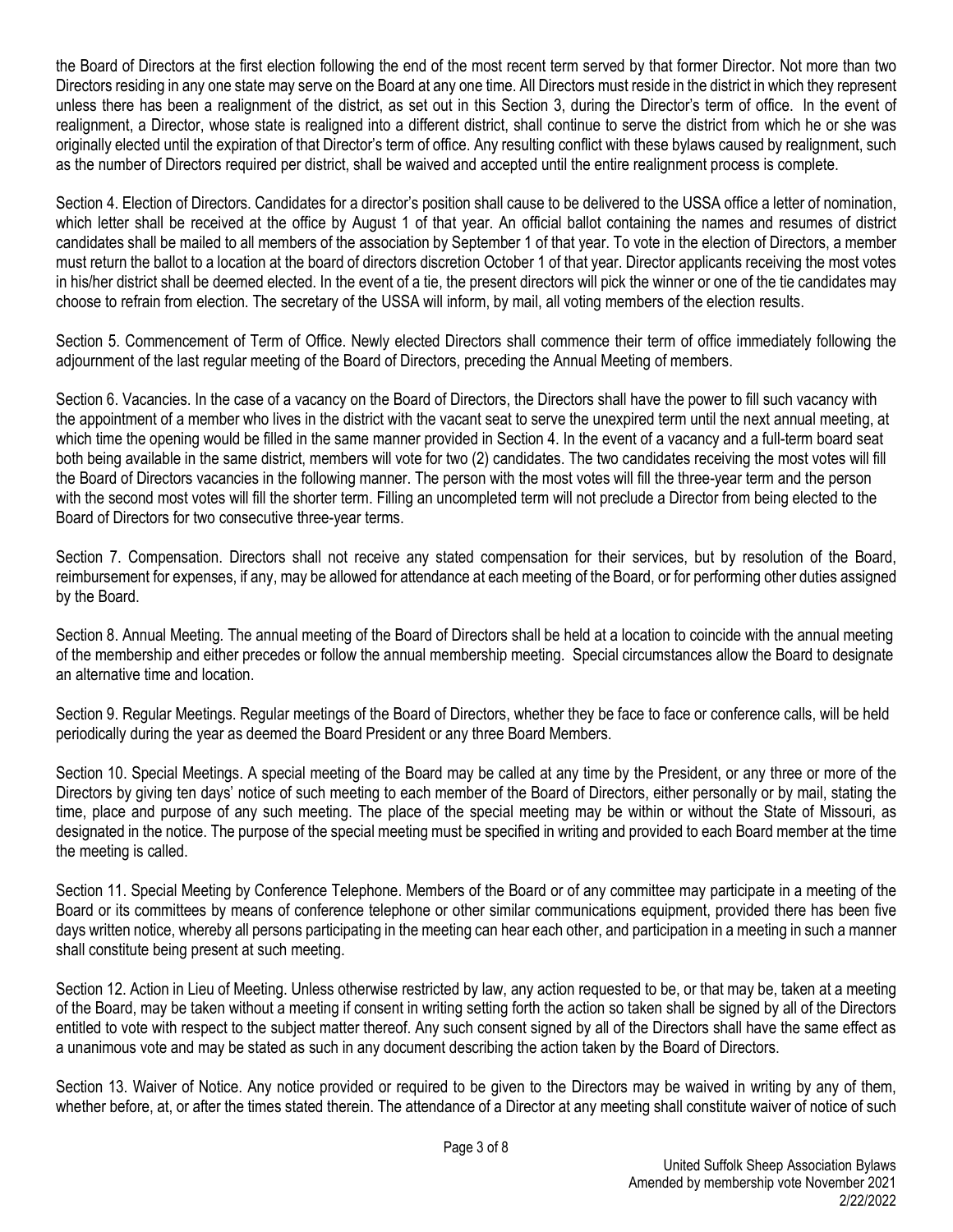meeting except where the Director attends and so states at the opening of the meeting, for the express purpose of objecting to the transaction of any business because the meeting was not lawfully called or convened.

Section 14. Quorum. At all meetings of the Board of Directors, a majority of the whole Board shall constitute a quorum for the transaction of business, and the act of a majority of the Directors present at any meeting at which there is a quorum, except as may be otherwise specifically provided by law or by these Bylaws or by Articles of Incorporation shall be the act of the Board of Directors.

Section 15. Resignation. Any Directors may resign at any time by giving written notice thereof to the Board of Directors. Such resignation shall take effect at the time specified in the notice, and unless otherwise specified therein, formal acceptance of such resignation shall be necessary to make it effective.

Section 16. Removal. Any Director may be removed, with cause, by the vote of two thirds (2/3) majority of the members in that Director's district present in person or by proxy at a meeting of the membership called expressly for that purpose, at which a quorum is present. Formal notice to all Association members in that Director's district of the proposed removal of any Director must be made in writing at least twenty-five (25) days prior to and no longer than sixty (60) days prior to the meeting. The Directors(s) must be provided an opportunity to respond to any accusations. The meeting will be in that Director's district. A two thirds (2/3) vote by members present, in person or by proxy; will be required to remove a director. The individual(s) calling the meeting will state the place and time of the meeting.

### ARTICLE VI. OFFICERS.

Section 1. General. The officers of the Association shall consist of a President, a Vice-President, and a Treasurer. No offices may be held by the same person. To be eligible to serve as President and Vice President the individual must have served on the Board the previous year. The Treasurer, a member in good standing, will be appointed by the Board of Directors. If the appointed Treasurer is a non-elected director, the Treasurer will not have voting rights. The duties and the term of the Treasurer are defined by the board of directors.

Section 2. Election of President and Vice-President. The President and Vice-President shall be elected annually, from the members of the Board of Directors, by the Board of Directors, at a Board meeting immediately following the close of the last regular annual Board Meeting, preceding the annual meeting of the members. Such election shall be conducted by the retiring President who is ineligible to be reelected; if the retiring President is eligible to be reelected, the retiring Vice-President shall conduct the election unless the retiring Vice-President is eligible for election as President; if both the retiring President and Vice-President are eligible for election as President, the lead Association Staff person available shall conduct the election of President. In case of a tie, when voting for president, if the vote is a tie after a second vote, the most senior (by age) retiring board member will vote to break the tie in a third vote by sealed ballot. The newly elected President shall take office immediately upon his election and conduct the election for Vice-President.

Section 3. Term of Office. Each officer of the Association shall hold office for a term of one year or until a successor is selected, unless the officer is removed or resigns before such time. Nothing contained in these Bylaws shall preclude an officer from succeeding himself/herself, except that no person shall hold the office of the President for more than three consecutive terms.

Section 4. Compensation. Reimbursement for the expenses, if any, of the President or Vice-President in attending meetings or carrying out responsibilities designated by the Board of Directors shall be fixed by the Board of Directors. Compensation for the staff and expenses for carrying out official responsibilities shall be fixed by the Board of Directors.

Section 5. Removal. Any officer shall be removed, with cause, by the vote of two-thirds of the Directors present in person or by proxy at any regular meeting or any special meeting called for that purpose at which a quorum is present and at least ten days previous written notice was provided and the officer is offered the opportunity to respond to any accusations.

Section 6. Resignation. Any officer may resign at any time by giving written notice of such resignation to the Board of Directors.

Section 7. Vacancies. Vacancies caused by the death, resignation, incapacity, removal or disqualification of any officer shall be filled by the Board of Directors. Any person so appointed to fill such vacancy shall serve at the pleasure of the Board for the un-expired term of the predecessor or until the successor is elected and commences the term of office.

Section 8. President. The President shall preside at all meetings of the membership and the Board of Directors and shall be member exofficio with the right to vote on all committees in case of a tie vote. The President shall also, at the annual meeting of the Association as the President deems proper, communicate to the membership and the Board of Directors such matters and make such suggestions as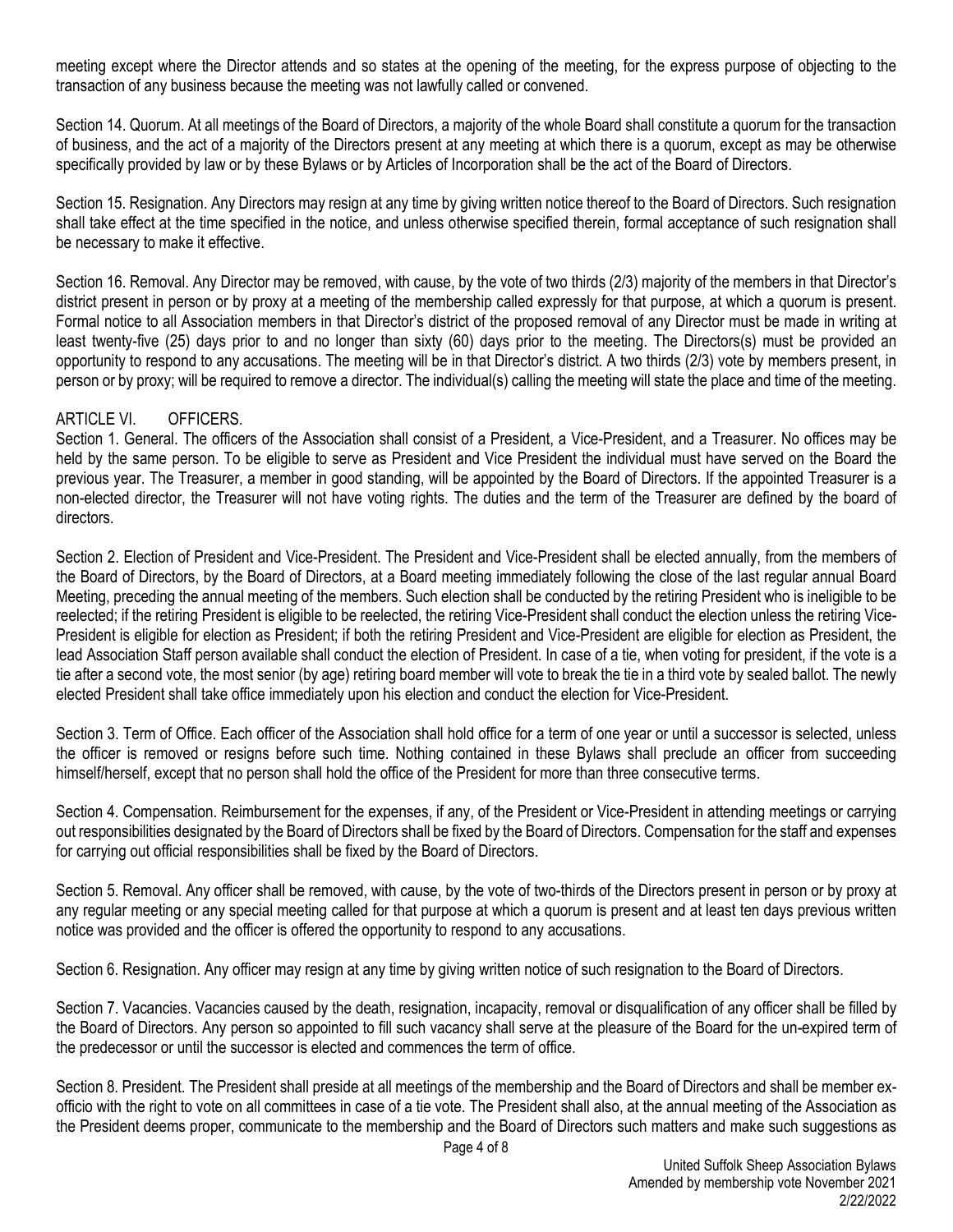may, in the President's opinion, tend to promote the prosperity and welfare and increase the usefulness of the Association. In addition, the President shall perform such other duties as are necessarily incident to the office for the President and shall arrange the Association staff and employees for the auditing the books, accounts and records of the Association. Such audit shall be conducted by a legal auditor, approved by the Board. Such audit shall be reported at the Annual meeting.

Section 9. Vice-President. The Vice-President shall act in the capacity of the President in the event of the President's absence, disability or death and shall perform such other specific duties as may be assigned by the President or the Board of Directors.

Section 10. Employees. The Association staff shall be employed by the Board of Directors at salaries designated by the Board of Directors and shall be responsible for managing the day to day affairs of the Association, for issuing notices of meetings, for keeping all records of the Association, including the membership roll, in such manner as my be directed by the Board of Directors and the Association. The Board shall direct staff to take charge of funds of the Association and be empowered to disburse Association funds as the Board of Directors directs, and prepare a suitable report of financial and other business of the Association for the regular annual meeting, or at such times as may be considered necessary by the President. The Association staff shall also carry out such other duties as the Board of Directors may conduct, or cause to be conducted, an audit of the Association's financial condition prior to new staff taking office.

Section 11. Delegation of Duties. If any officer is absent, or unable to act, or for any other reason the Board may deem sufficient, the Board may delegate, for the time begin, some or all of the functions, duties, powers and responsibilities of any officer to any other officer, agent, or employee of the Association or other responsible person, provided a majority of the whole Board concurs therein.

Section 12. Appointment of Other Officers and Agents. The Board of Directors may also appoint, from time to time, such other officers, agents and attorneys-in-fact as it may deem necessary or advisable. All appointed officers, agents, and attorneys-in-fact shall hold their respective positions at the pleasure of the Board or for such terms as the Board may specify, and they shall exercise such powers and perform such duties as shall be determined from time to time by the Board of Directors or by an elected officer empowered by the Board to make such determination.

Section 13. Bond. The Board of Directors shall insure that an Errors and Omissions insurance policy is kept and held current on all Board members and staff.

## ARTICLE VII. COMMITTEES.

Section 1. Executive Committee. The Executive Committee shall consist of the President, the Vice-President, and the Treasurer, who serves as the chair of the finance committee appointed by an election by the Board of Directors. The Executive Committee shall, when the Board is not in session, supervise and direct the affairs of the Association under policies established by the Board, reporting to the Board for its ratification of the Committee's action.

Section 2. Other Committees. The Board of Directors may, from time to time, establish such other committees as it deems necessary or appropriate, with such powers and authority as the Board shall designate. The members of each committee, other than the Executive Committee, shall be appointed by the President with the approval of the Board of Directors. A majority of the members of any committee shall constitute a quorum for the transaction of business at any meeting of that committee. Each committee shall meet at such times as may be designated by the President of the Board of Directors.

Section 3. Place of Meeting. Meetings of committees may be held at any place as determined by the chairman of that committee. A conference call would be preferred.

Section 4. Notice. Written notice of all committee meetings shall be given not less than ten (10) days prior to any meeting unless all committee members and the President approve a waiver of that requirement. Any notice required to be given to members of any committee may be waived in writing by any of the members.

Section 5. Compensation. Reimbursement for the expenses, if any, of attending meetings of any committee shall be fixed by the Board of Directors.

Section 6. Removal. Any member of any committee may be removed, with cause, by a two-thirds vote of the Board of Directors at any meeting at which a quorum is present and at least ten days previous written notice was provided and the committee member is offered the opportunity to respond to any accusations.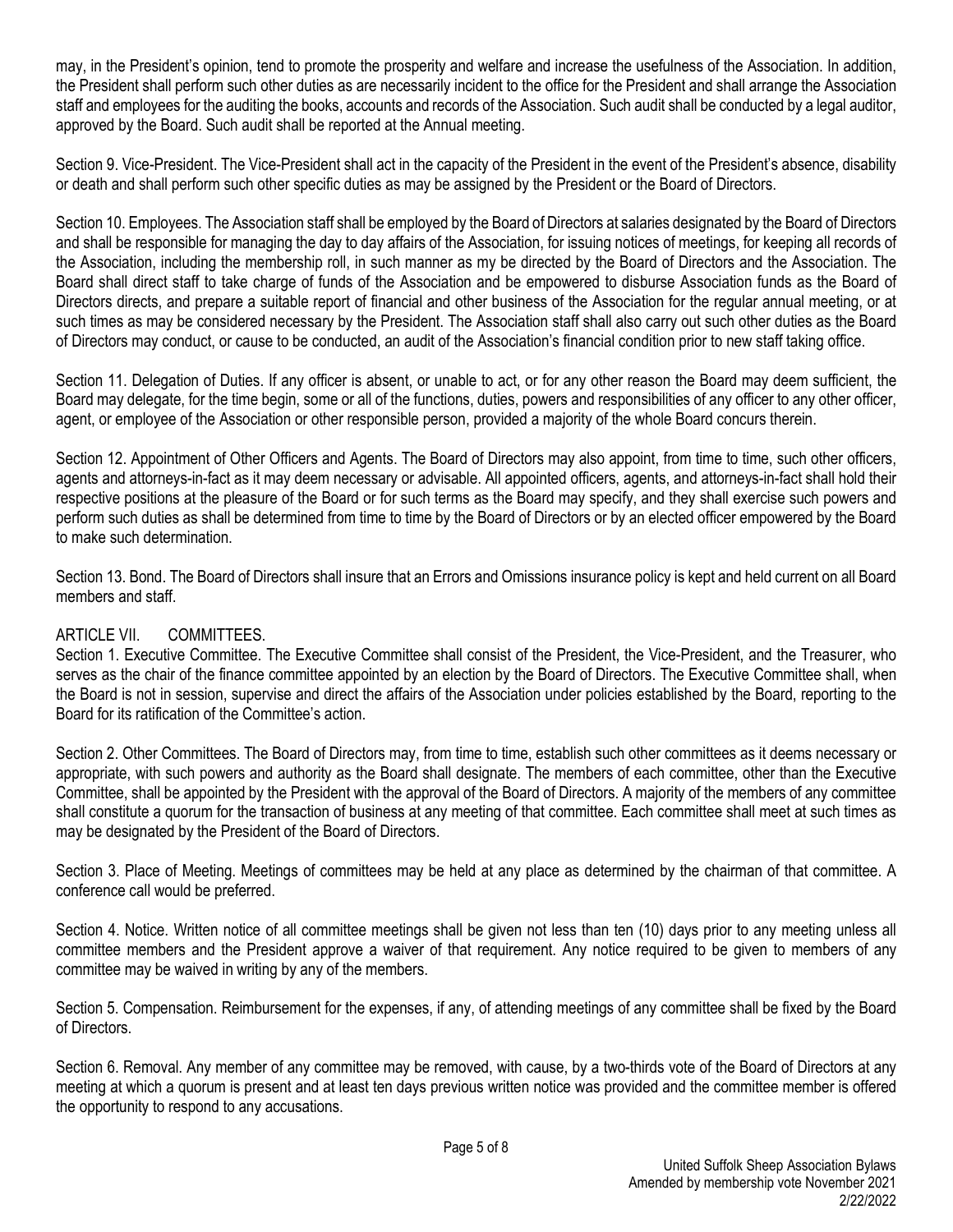Section 7. Resignation. Any member of any committee may resign at any time by giving written notice of such resignation to the President or Board of Directors.

Section 8. Vacancies. Vacancies caused by death, resignation, incapacity, removal or disqualification of any member of a committee shall be filled by the President with the approval of the Board of Directors. Any person appointed to fill such vacancy shall serve at the pleasure of the Board for the unexpired term of the predecessor or until the successor is chosen and commences the term of office.

### ARTICLE VIII. TERMINATION OR CURTAILMENT OF MEMBERSHIP

Section 1. Expulsion and Censure of Members. Any member of this Association: (1) who violates the Articles of Incorporation, Bylaws or Rules of Registry of the Association; (2) who shall deceive or wrong the Association; a member thereof, or another person with respect to Suffolk sheep; (3) whose practices in the breeding of Suffolk sheep are such as to impair the reliability of the records of the Association; or (4) who in holding or managing a public sale of purebred Suffolk sheep or consigning animals to such sale, engages in any fraudulent or unethical practice in connection with such sale, may be censured, suspended or expelled by the Board of Directors after notice and a hearing as hereinafter provided. The Board of Directors shall have the power, in its discretion, to define from time to time what constitutes such fraudulent and unethical practices.

Any person whose membership has been censured, suspended or expelled and who is at the time an owner of registered sheep may, at the discretion of the Board of Directors, be permitted to transfer the sheep then standing in his/her name on the records of the Association, or to register and transfer the progeny of such sheep, within six months after the date of the cancellation of his/her membership and/or the forfeiture of his/her rights in the Association upon payment of the required fees.

Section 2. Charges Against Members. Upon a written complaint reflecting adversely upon the conduct of a member being presented to the Association's staff or employee or President of the Association, the President shall direct the Association staff to cause the same to be investigated.

Members shall cooperate fully with the Association in any investigation.

Whenever, as a result of an investigation, the designated Association staff or employee with the written concurrence of the President or the Vice-President or the Board of Directors deems that the best interests of the Association require it, the designated Association staff or employee shall file with the Board of Directors charges in writing against the member based upon the information and investigation.

The designated Association staff or employee shall forthwith cause a copy of such charges, together with a written notice of the time and place of the hearing thereof before the Board of Directors, to be served upon said member by certified or registered mail addressed to the members at the member's last-known address as shown by the records of the Association not less than thirty (30) days prior to said hearing.

Such notice shall contain a statement of the purpose and scope of the hearing and of the action which the Board of Directors has power to take regarding the person's membership in the Association and shall further advise the member that the member may appear in person or by counsel and produce witnesses, affidavits, and documentary or other evidence.

Section 3. Hearings. At the hearing upon said charges, both the person bringing them and the member against whom they have been brought shall have the right to be heard in person and by counsel and to produce whatever witnesses, affidavits, documentary or other evidence the member may desire to produce. Oral testimony shall be recorded. At the close of said hearing or as soon thereafter as may be reasonably possible, the Board of Directors shall make its finding as to the charges and shall render its decision thereon, either censuring, suspending or expelling said member, or dismissing the charges.

(a) When a member has been denied privileges of the Association or has been censured, suspended or expelled from membership, such action shall be communicated to the Association's members.

(b) Neither the Board of Directors, nor any of their members nor any officer or employee of the Association, shall become liable for the decisions rendered, put into effect or published as provided for in the Bylaws, nor for any action taken pertaining to the same.

Section 4. Terminated or Altered Privileges. The Board of Directors shall establish a procedure for transaction registry or transfer work on sheep owned or previously owned by a person whose privileges has been terminated or altered under this article.

## ARTICLE IX. TERMINATION OR CURTAILMENT OF ASSOCIATION PRIVILEGES OF NONMEMBERS.

Section 1. Nonmember Privileges and Penalties. The same rules and procedures set forth in Section 1, 2, 3 and 4 of Article VIII shall apply in dealing with nonmembers who avail themselves of privileges and services of the Association. The penalties for nonmembers shall be termination, limitation, or denial of registration or other services of the Association.

ARTICLE X. GENERAL PROVISIONS.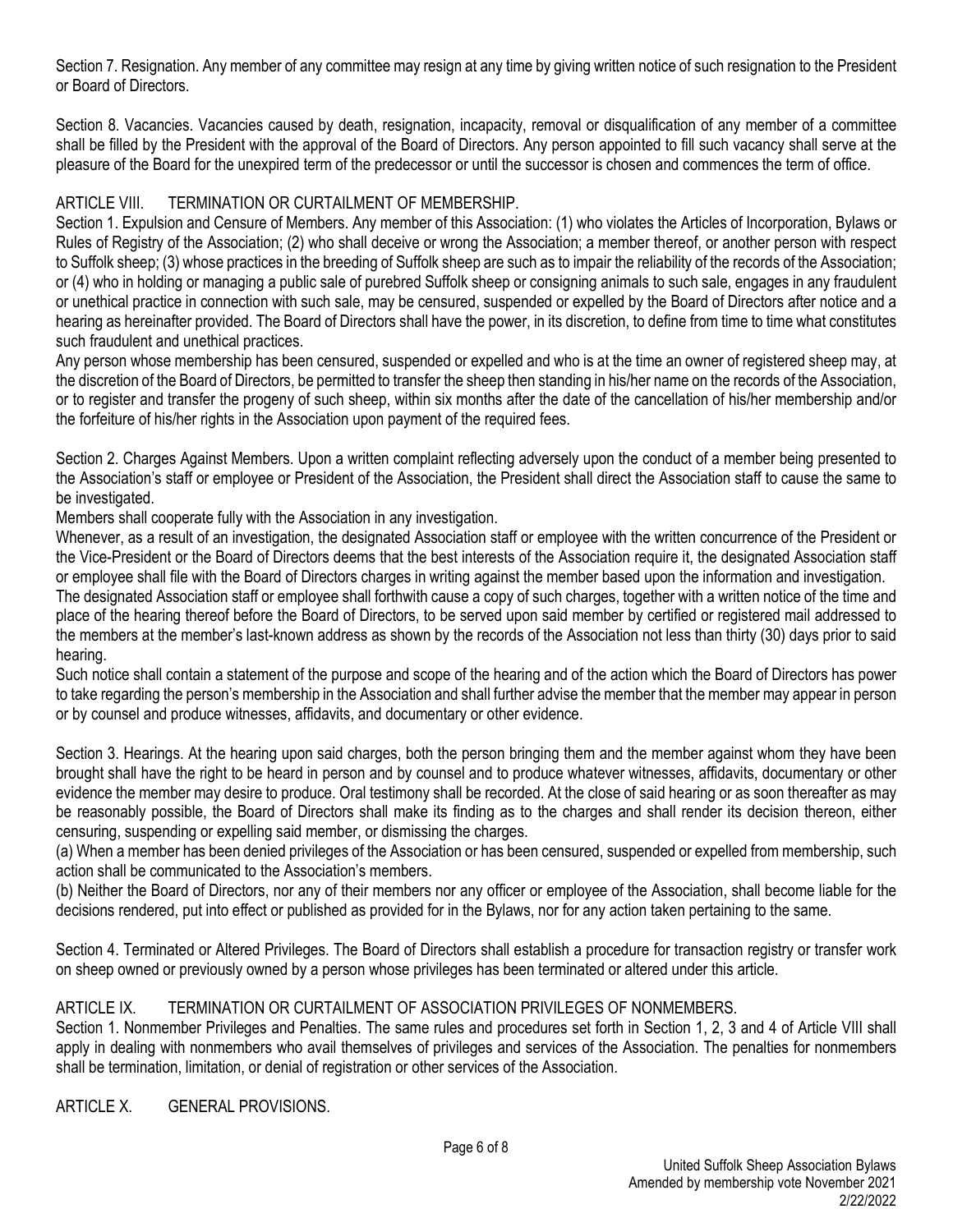Section 1. Fiscal Year. The fiscal year of the Association shall be such as may be designated from time to time by the Board of Directors. In the absence of action by the Board of Directors, the fiscal year of the Association shall be from October 1 through September 30 of the next calendar year.

Section 2. Financial Controls. Funds of the Association shall be handled and expended in keeping with accepted budget and accounting practices under policies established by the Board of Directors. Funds kept in deposit accounts will be monitored at regular intervals to ensure that reasonable returns are achieved on investments.

Section 3. Indemnification of Directors, Officers and Agents. Each person who is or was a Director, officer or agent of the Association or is or was serving at the request of the Association as a Director, officer or agent or another corporation, partnership, joint venture, trust or other enterprise, shall be indemnified by the Association as of right to the full extent permitted or authorized by the laws of the State of Missouri. The indemnification provided by this Bylaw provision shall be indemnification against expenses, including attorneys' fees, judgments, fines and amounts paid in settlement actually and reasonable incurred by the person in connection with any action, suit or proceeding if the person acted in good faith and in a manner the person reasonably believed to be in or not opposed to the best interest of the Association, and with respect to any criminal action or proceeding, has no reasonable cause to believe the conduct was unlawful. No person shall be liable to the Association for any loss, damage, liability, or expense suffered by it on account of any action taken or omitted to be taken as a Director, officer or agent of the Association or of any other corporation, partnership, joint venture, trust, or other enterprise, that the person serves as a Director, officer or agent at the request of the Association, if the person exercise the same degree of care and skill as a prudent man would have exercised under the circumstances in the conduct of his own affairs, or if the person took, or omitted to take, such action in reliance upon the advice of counsel for the Association or for such other corporation, firm, or other enterprise that the person had no reasonable grounds to disbelieve.

The indemnification provided by this section shall inure to the benefit of the heirs, executors and administrators of such person.

Section 5. Corporate Offices. The Association may have such corporation offices within or without the State of Missouri as the Board of Directors may from time to time designate or as the business of the Association may require.

Section 6. Records. The Association shall keep accurate books and records of account and shall also keep Minutes of the meetings of its members, Board of Directors and each committee having any of the authority of the Board of Directors.

Section 7. Seal. The Board of Directors shall adopt, and may alter at its pleasure, the corporate seal, which shall have inscribed thereon the name of the corporation and the words: Corporation Seal – State of Missouri. The corporate seal may be used by causing it or a facsimile thereof to be impressed, affixed or reproduced in any manner.

Section 8. Amendments. These Bylaws may from time to time be altered, amended or repealed, or new Bylaws may be adopted by the vote of two-thirds of the members in good standing who cast mail ballots on such matter; provided, however, that the Bylaws shall not be altered, amended or repealed or new Bylaws be adopted unless the number of ballots cast would have been sufficient to constitute a quorum at a duly held meeting of the members. An official ballot containing the proposed amendments shall be mailed to each member of the association by September 1 of that year. To vote on the proposed bylaw changes, a member must return their ballot to the association office, postmarked by October 1 of that year and received in the Association office no later than October 15 of that year.

Section 9. Duty of Applicants/Members. It shall be the duty of persons availing themselves of the privileges of the Association to promptly answer all letters or inquiries of the Association, and action on all matter dealing with their relations with the Association shall be deferred until said letters and inquiries are fully answered.

Section 10. Limitation of Duty. It shall not be the duty of this Association to enforce any contract or agreement between buyers and sellers other than the furnishing of proper certificates of registry and transfer of ownership, or of the breeding records relating to such sheep or their progeny.

## ARTICLE XI. RULES OF REGISTRY.

The Board of Directors shall establish Rules of Registry, which shall be printed on all applications for registration and transfer. The Rules of Registry may be amended or added to from time to time at the discretion of the Board of Directors. It shall be the duty of each member of the Association to obtain from the Association Application for Registry and Transfer forms with the most recent Rules of Registry printed thereon and to abide by the Rules of Registry.